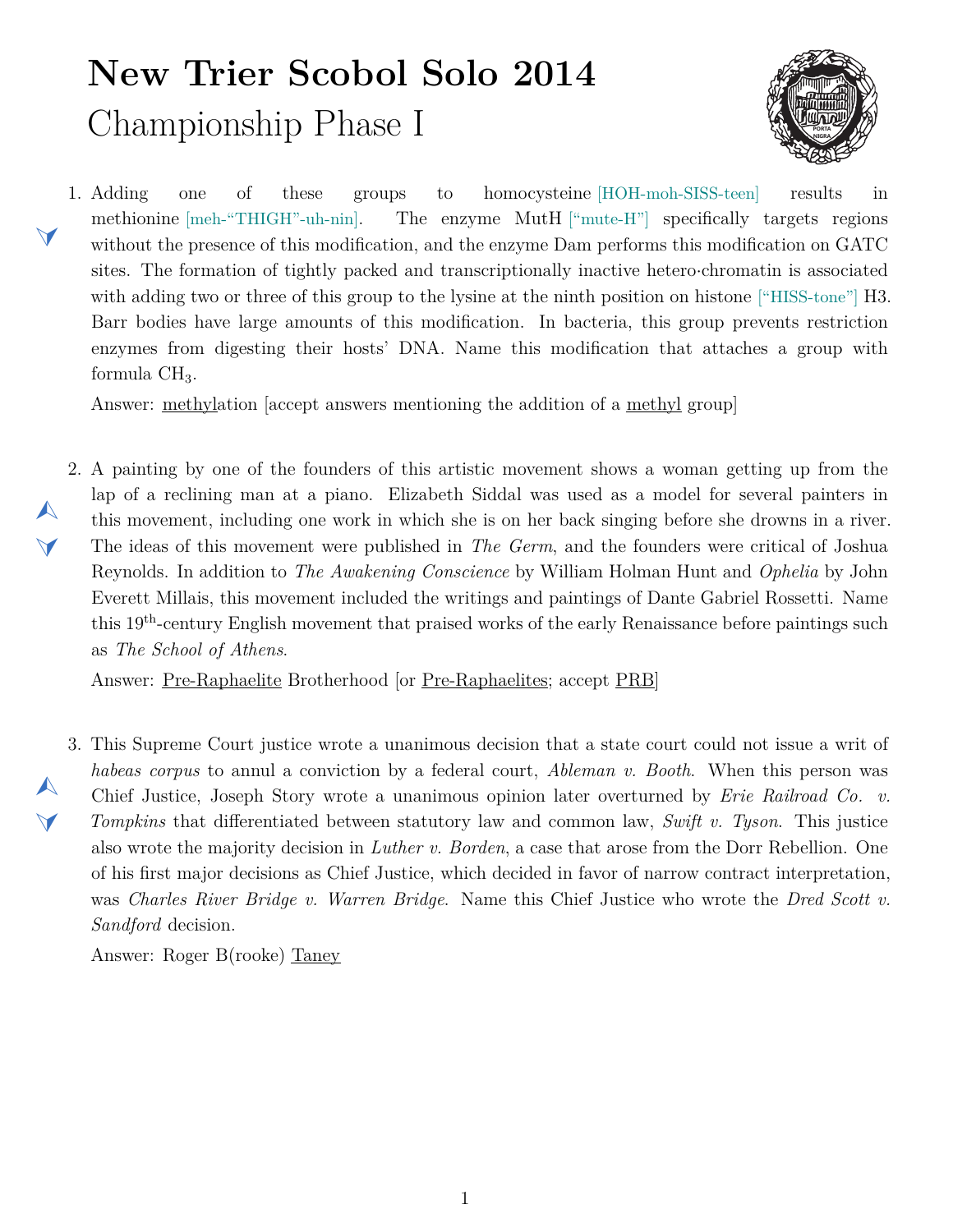<span id="page-1-0"></span>4. This person and his second wife wrote a book on child raising that advised "Never hug and kiss them, never let them sit on your lap." That book was titled *Psychological Care of Infant and Child*. After spending several years experimenting on animals, this person wrote an article saying that he "recognizes no dividing line between man and brute", and that he and his followers are interested in "the prediction and control of behavior". This person's most famous experiment showed that loud sounds could influence reactions to furry objects. Name this early behaviorist who used an 11-month-old boy in his Little Albert experiment.

Answer: John B(roadus) Watson

 $\blacktriangle$ 

 $\blacktriangleleft$ 

 $\blacktriangle$ 

 $\blacktriangleleft$ 

 $\blacktriangle$ 

 $\blacktriangledown$ 

<span id="page-1-1"></span>5. In one movie by this director, a high wire artist known as "The Fool" has a deadly rivalry with a strongman played by Anthony Quinn. In another movie by this director, the main character dreams he is asphyxiated but pulled down from the sky by his associates, and that character later ends up in a spa town with his wife, mistress, and associates from work. In that film, Marcello Mastroianni plays Guido, a director who is supposed to make a science fiction movie but is out of ideas. Later in his career, this director portrayed Fascist Italy in *Amarcord*. Name this director of the movies *La Strada* and *8 1/2*.

Answer: Federico Fellini

<span id="page-1-2"></span>6. For a string with constant tension, the speed of a wave varies inversely with the square root of this quantity. Dynamic pressure is calculated by multiplying half of this quantity times speed squared. Pressure plus dynamic pressure plus this quantity times gravitational acceleration times height is constant according to Bernoulli's principle. This quantity is the reciprocal of specific volume. This quantity is constant for incompressible flows of liquids, and under normal conditions, osmium and iridium have the highest values for this quantity among stable elements. Name this quantity equal to mass divided by volume.

Answer: density [accept linear density before "specific volume"; accept (volumetric) mass density after "specific volume"]

<span id="page-1-3"></span>7. This composer's only piano sonata was a one-movement work influenced by his teacher's *First*  $\blacktriangle$  $\blacktriangledown$ *Chamber Symphony.* For that teacher's 50<sup>th</sup> birthday, this composer spelled out the name of that teacher, a colleague, and himself in German in his *Kammerkonzert* [KAHM-mur-"concert"], or *Chamber Concerto for piano and violin with 13 wind instruments*. His teacher directed the Skandalkonzert [SKAHN-dall-"concert"], which broke out into fighting during a performance of this composer's *Five Orchestral Songs on Picture-Postcard Texts by Peter Altenberg*. This composer also wrote the operas *Lulu* and *Wozzeck*. Name this colleague of Anton Webern who was a student of Arnold Schoenberg.

Answer: Alban Berg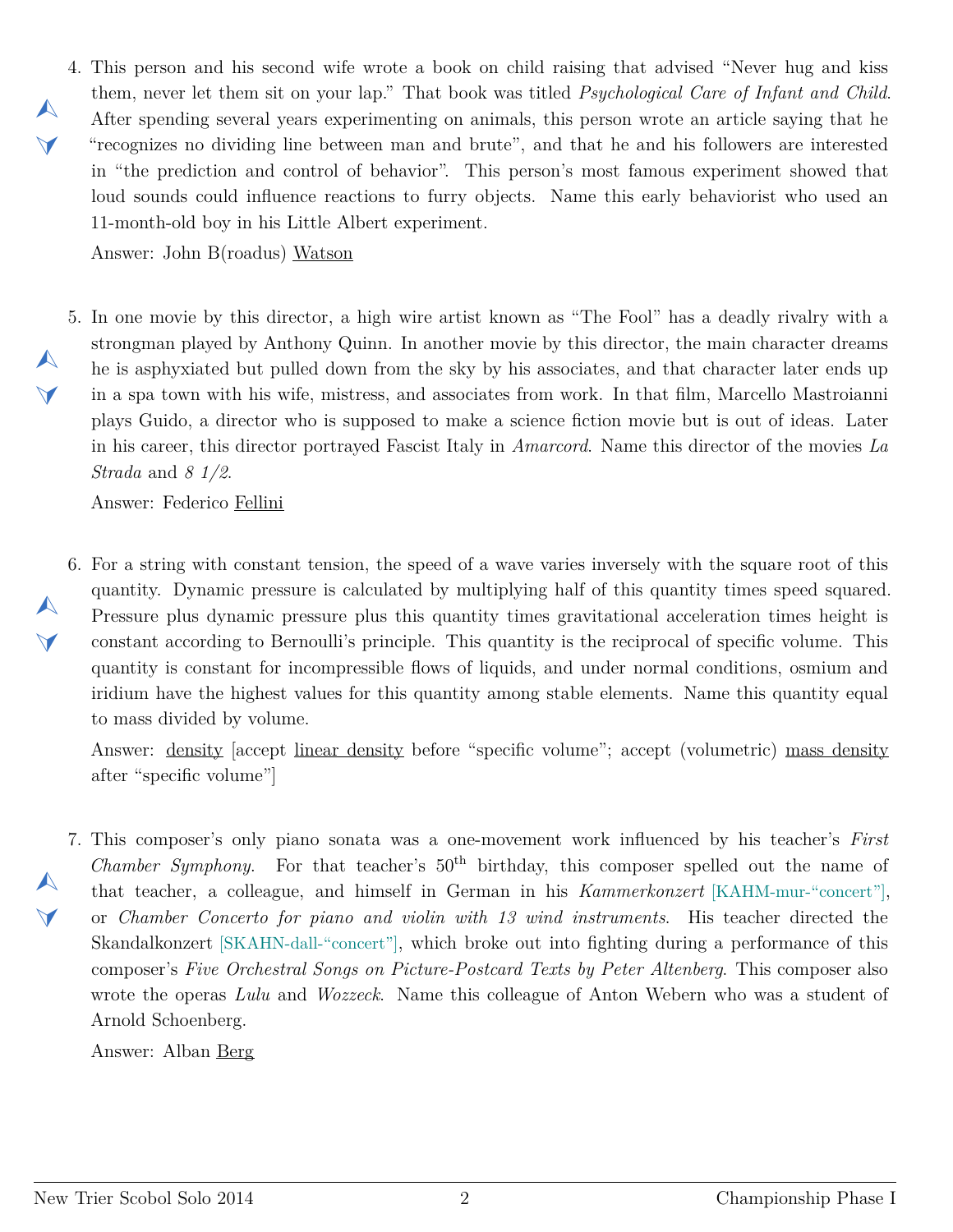<span id="page-2-0"></span>8. One character created by this writer, who was described as a feminine Hercules and worked as a servant for a former cooper named Felix, was Nanon [nah-naw]. Felix's daughter eventually marries Cruchot des Bonfons [kroo-shoh day bawn-fawn]. Another character created by this author is Lucien de Rubempré [roo-bem-pray], who kills himself after revealing that Abbé Carlos Herrera is actually Jacques Collin [zhahk koh-laan], a criminal who had previously gone by the name Vautrin [voh-traan]. This author also wrote about Eugène de Rastignac [oo-zhehn d' rah-steen-yak], who is one of a handful of people who shows up at the funeral of Père Goriot ["pair" gor-yoh]. Name this author who wrote about Eugénie Grandet [oo-zheh-nee grahn-day] and many other residents of Paris in *The Human Comedy*.

Answer: Honoré de Balzac

 $\blacktriangle$ 

 $\blacktriangledown$ 

 $\blacktriangle$ 

 $\blacktriangledown$ 

<span id="page-2-1"></span>9. This country is the only home of the Johnston's river frog, which lives on the Mulanje Massif. Chisi Island is located in this country's Lake Chilwa. The first president of this country was born near its town of Kasungu and belongs to its most populous ethnic group, the Chewa. This country contains a large man-made forest, Viphya, which is located near the city of Mzuzu. Michiru Mountain is located near this country's city of Blantyre. The southern half of this country is surrounded by Mozambique, and it also borders Tanzania and Zambia. Name this country, formerly known as Nyasaland, that shares its name with its large lake.

Answer: (Republic of) Malawi [or (Dziko la) Malawi]

<span id="page-2-2"></span>10. A women's club in Sinclair Lewis's novel *Main Street* takes its name from this poem. This poem's  $\blacktriangle$  $\vee$ speaker urges the reader to "go forth under the open sky" when the "last bitter hour comes like a blight" over the reader's spirit. The reader is also urged to "be a brother to th' insensible rock." This poem describes hills that are "rock-ribb'd and ancient as the sun" and brooks that "make the meadows green". The readers of this poem are urged to join the "innumerable caravan" and "go not like the quarry slaves at night." This poem is addressed "To him who in the love of Nature holds / Communion with her visible forms." Its title combines the Greek words for "death" and "sight". Name this poem by William Cullen Bryant.

Answer: "Thanatopsis" [thaa-nuh-"TOP"-siss]

<span id="page-2-3"></span>11. Clayton Vogel and James E. Jones supported the formation of this group, the idea for which came  $\blacktriangle$  $\blacktriangledown$ when Philip Johnston read a newspaper article. This group first served under Major General Alexander Vandegrift during the Guadalcanal campaign, and they played a major role in the Battle of Iwo Jima. This group was not publicly recognized by the U.S. government until 1992, and they were disbanded during the Vietnam War. The original 29 members were tasked with creating a phonetic alphabet. Identify this group of southwestern Native Americans who successfully used their indigenous language to transmit messages, foiling Japanese decryption attempts.

Answer: Navajo code talkers [accept similar answers containing Navajo and the concept of speaking in code; prompt on partial answers]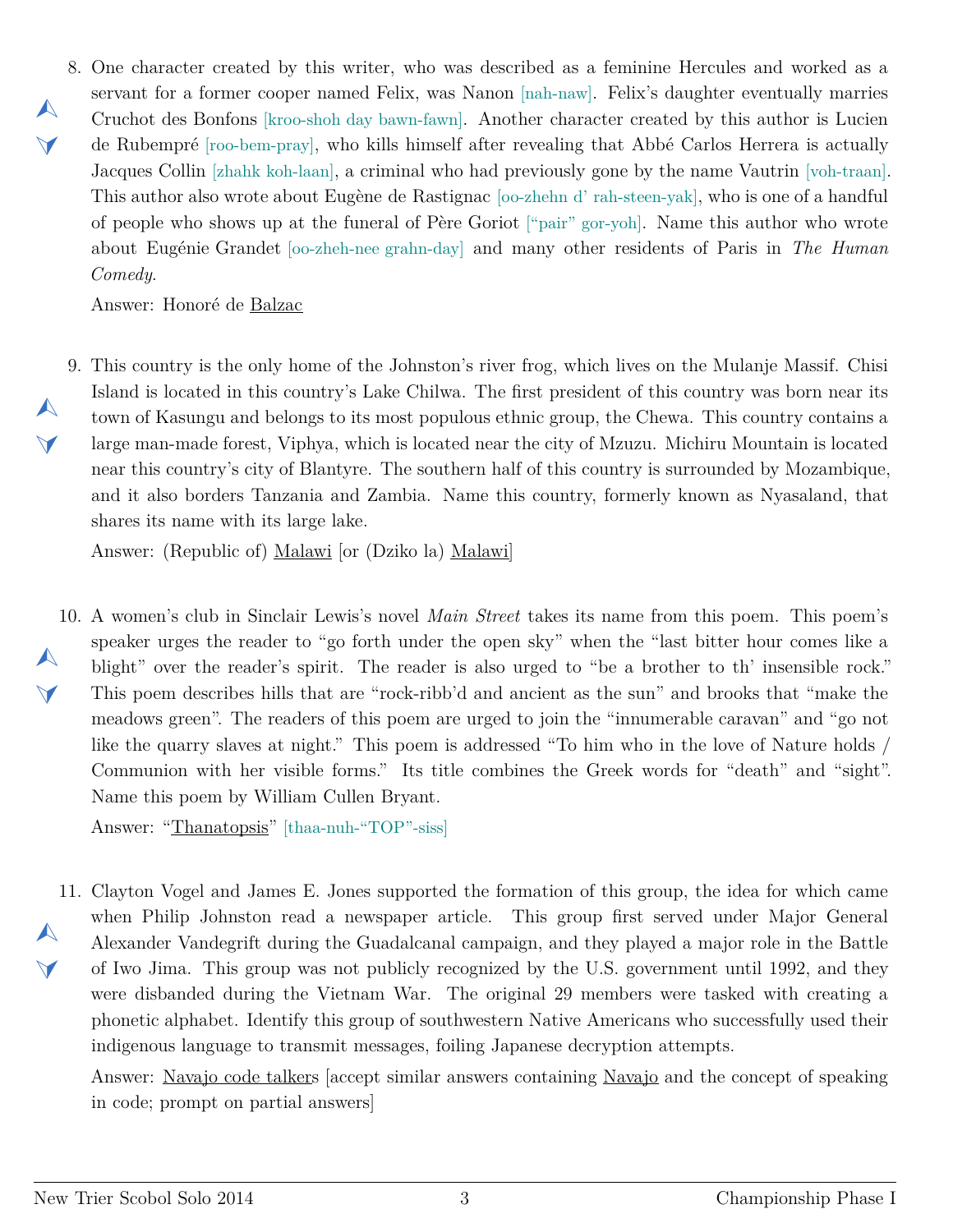<span id="page-3-0"></span>12. The hormone DHEA usually is connected to this ion, and a test measuring their level together is used  $\blacktriangle$  $\blacktriangledown$ to monitor adrenal gland function. Turpentine with this ion is generated by the Kraft process, which is sometimes named for this ion. This ion combines with magnesium to form Epsom salt, or with calcium to form gypsum. This ion combines with barium to form barite, and that same combination is used as an X-ray contrast agent. The most common iron supplements combine iron with this ion. Acids with this ion have become a problem in many lakes due to acid rain. Name this ion that combines with hydrogen to form sulfuric acid.

Answer: <u>sulfate</u> ion [accept  $\underline{SO_4^{2-}}$  or  $\underline{SO_4^{-2}}$ ; do not accept "sulfur" or "sulfite"]

<span id="page-3-1"></span>13. This author wrote about a family that moved from Barrier Street in the Ramsey Hill neighborhood  $\blacktriangle$  $\vee$ of St. Paul to Washington, D.C. That work by this author is about a woman who marries an environmentalist who works for the coal mining industry. This author also wrote about a ping-pong table that had a television on it that is covered by issues of *Good Housekeeping*. That novel is set in St. Jude, where a retired railroad engineer suffers from Parkinson's disease. Much of that work takes place at Christmas when the Lambert family gets back together. Name this author of *Freedom* who in 2001 finished *The Corrections*.

Answer: Jonathan Franzen

<span id="page-3-2"></span>14. This eponymous process can be represented by the Chapman–Kolmogorov equation. Bayesian  $\blacktriangle$  $\blacktriangledown$ probabilities are used with these processes to get a result similar to the Viterbi algorithm, which is a max-sum algorithm. These eponymous processes, comparable to having no memory, are used by the Google PageRank algorithm. These processes use arrangements of nonnegative numbers whose columns add to one, called transition matrices. These processes are used to solve problems in which probability plays a role in moving from one state to the next, which are called stochastic processes. Name these processes that are also called chains.

Answer: Markov processes [or Markov chains; prompt on stochastic processes]

<span id="page-3-3"></span>15. The independence of this country and the withdrawal of foreign troops in a civil war north of this  $\blacktriangle$  $\blacktriangledown$ country were agreed to at the New York Accords, also known as the Tripartite Accord, in 1988. Efforts by the Herero people to end colonization in what is now this country were brutally put down by Germany. Its first president, who worked with Andimba Toivo ya Toivo to form the Ovamboland People's Organization and the SWAPO Party, was Sam Nujoma. There is currently a secession movement in the part of this country located between Zambia and Botswana. Name this modern-day country that was controlled by South Africa after it was called German South-West Africa. Answer: (Republic of) Namibia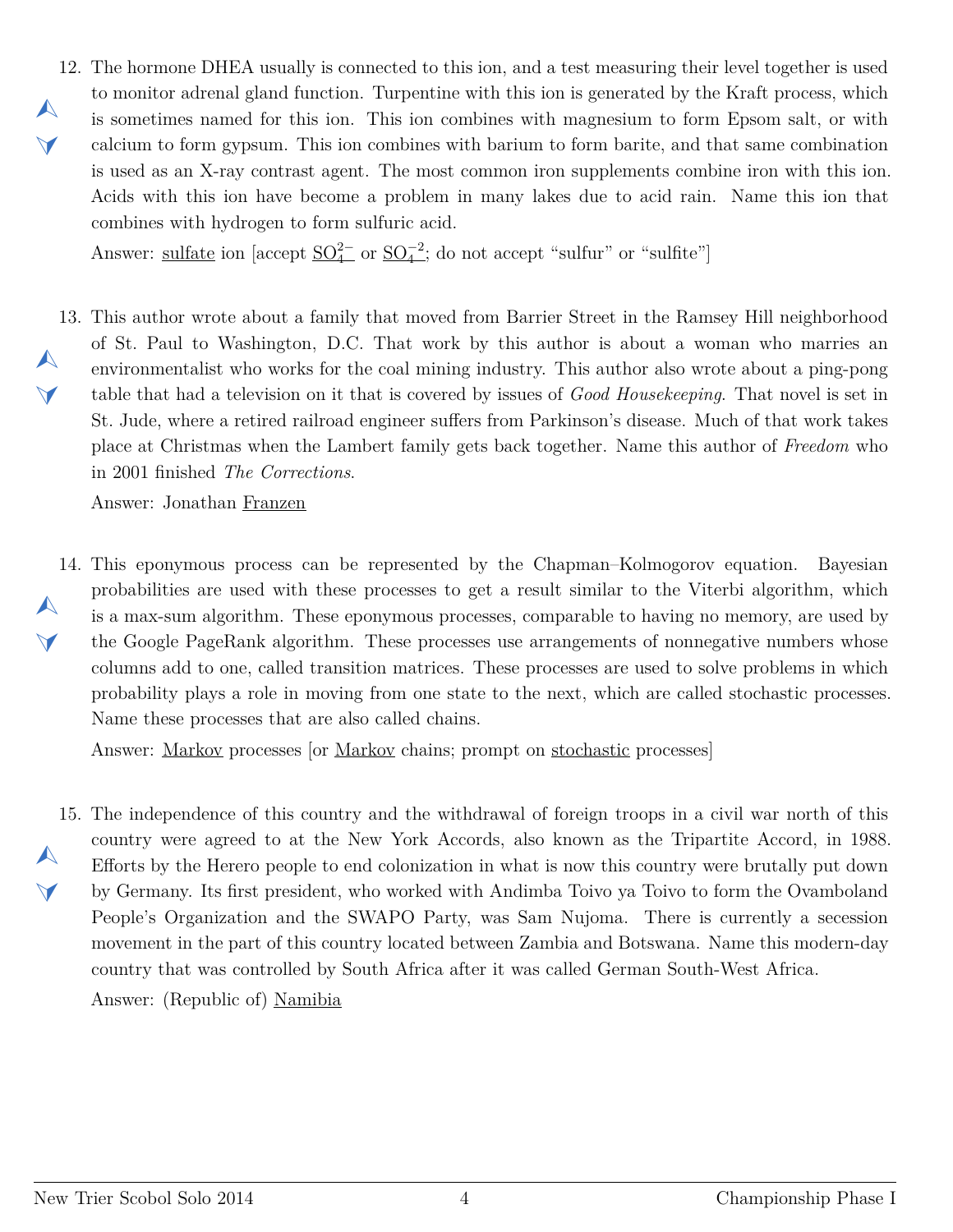- <span id="page-4-0"></span>16. This character states "Ships are but boards, sailors but men", and he later justifies his actions by  $\blacktriangle$  $\vee$ stating "The villany you teach me, I will execute." This character's late wife Leah gave him a turquoise ring that is stolen by his daughter and traded for a monkey, according to a report from Tubal. That daughter of this character, Jessica, eloped with Lorenzo, who is a friend of Bassanio. Portia rules that he is not allowed to remove any of Antonio's blood, foiling his belief that he is owed a pound of flesh. Name this moneylender from *A Merchant of Venice* who asks "Hath not a Jew eyes?". Answer: Shylock
- <span id="page-4-1"></span>17. An attempt to burn this building down was made by Denis Michael Rohan, an Australian, in 1969.  $\blacktriangle$  $\blacktriangledown$ After World War I, Mimar Kemaleddin supervised the restoration of this building, for which the Second Intifada is sometimes named. When the history of this building was misunderstood, it was the headquarters of the Knights Templar. This building is claimed to be the destination of the Night Journey of Muhammad, and it is the place from which Muhammad ascended to heaven. Name this third holiest site in Islam, located next to the Dome of the Rock on the Temple Mount in Jerusalem. Answer: al-Aqsa Mosque [or Bayt al-Muqaddas]
- <span id="page-4-2"></span>18. One ruler in this royal house teamed with the English for the Siege of Lingen [LEEN-gun] during  $\blacktriangle$  $\blacktriangleleft$ his Ten Glory Years. Another ruler in this royal house, who died crossing Moerdyk in a ferry boat, was John William Friso. A queen of this house used a radio station named for it to broadcast encouragement to her country's resistance during World War II from London. In addition to being the line of Maurice and Wilhelmina, this is the house of the newly installed King Willem-Alexander. A member of this house became the King of England after the Glorious Revolution. Name this royal house that has led the Netherlands.

Answer: House of Orange-Nassau [accept either underlined name]

<span id="page-4-3"></span>19. Bredt's rule concerns the placement of double bonds in structures with a certain arrangement of  $\blacktriangle$  $\vee$ these entities. Molecules containing these entities can display pi-stacking. Degrees of unsaturation can be used to determine the number of double bonds, triple bonds, and number of these structures in a molecule. Aromatic compounds are defined by being planar, having a delocalized pi system, satisfying the  $4n + 2$  rule, and containing one of these structures. These structures prefer to consist of five or six atoms to minimize a namesake strain. Name these structures found in benzene, which when found in aliphatic compounds cause their names to be prefixed with "cyclo-".

Answer: rings [accept cyclic molecules or cycles or similar answers containing an underlined term]